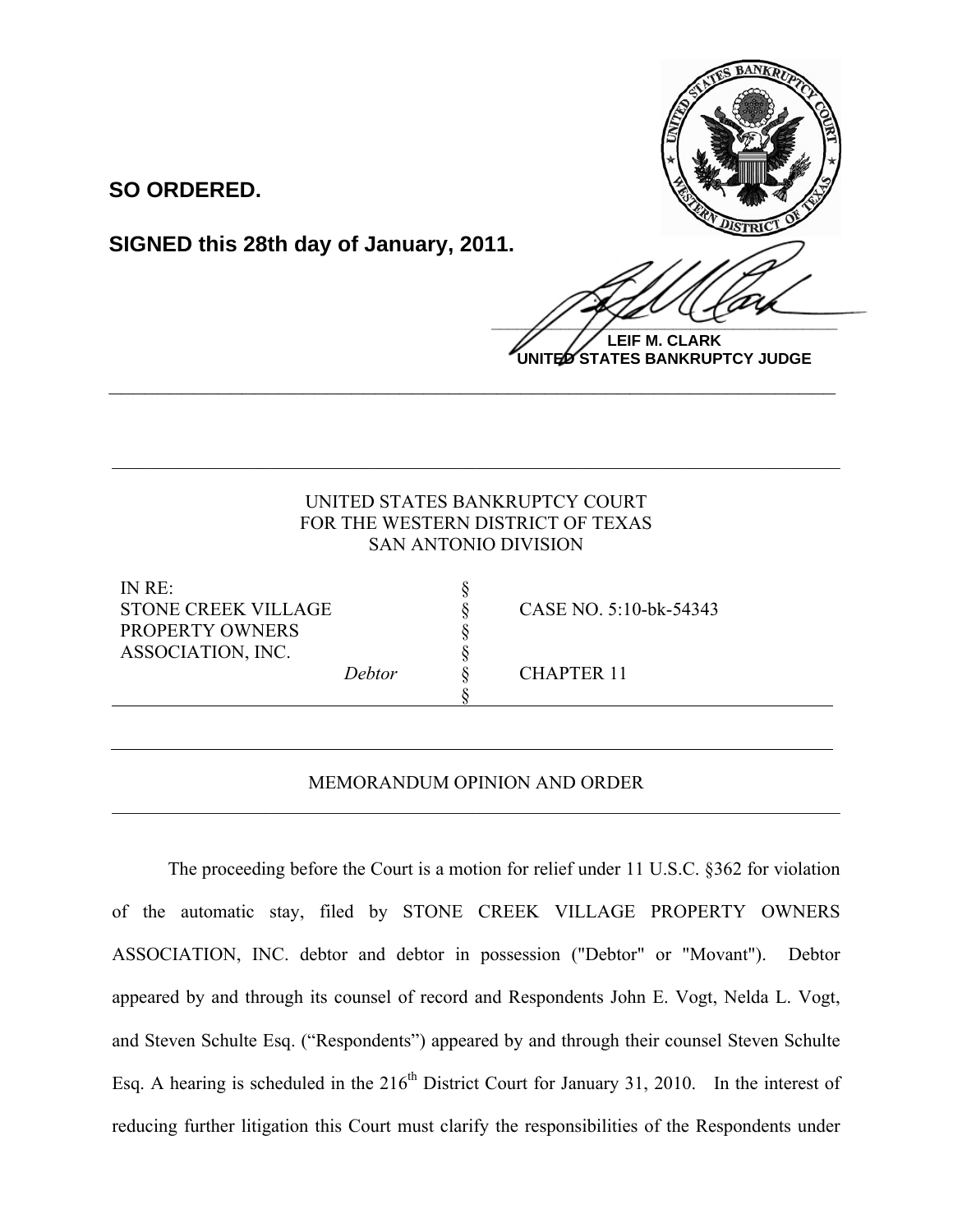the automatic stay. All Findings of Fact that are more properly characterized as Conclusions of Law are so designated and all Conclusions of Law that are more properly characterized as Findings of Fact are so designated. For the reasons stated below, the motion shall be GRANTED in part and DENIED in part.

#### Findings of Fact

This Court finds as follows: Debtor filed its petition for bankruptcy and provided notice to Respondents on November 04, 2010. The next day, on November 05 2010, a hearing was held before Judge Williams in the  $216<sup>th</sup>$  District Court sitting in Kendall County, Texas in which Respondents sought a judgment against several defendants for contempt of court. A Contempt Judgment was entered on November 05, 2010 ("the Contempt Judgment") that contains findings of contempt against the Debtor. The finding of contempt against the Debtor for failure to remove encroachments owned by the Debtor is a violation of the automatic stay.<sup>1</sup> The order assessing costs jointly and severally against Debtor is a violation of the automatic stay.<sup>2</sup> The Contempt Judgment is a violation of the automatic stay. The violation was not intentional as defined by 11 U.S.C. 362(k).

#### Conclusions of Law

Section 362 of the bankruptcy code provides for an immediate stay upon filing of the petition that halts "the commencement or continuation … of a judicial, administrative, or other action or proceeding against the debtor that was or could have been commenced before the commencement of the case under this title, or to recover a claim against the debtor that arose before the commencement of the case under this title." 11 U.S.C. §362(a)(1)*.*

!!!!!!!!!!!!!!!!!!!!!!!!!!!!!!!!!!!!!!!!!!!!!!!!!!!!!!!!!!!!

<sup>&</sup>lt;sup>1</sup> *See, e.g.* the Contempt Judgment, Page 1 at  $\mathbb{Z}$ ; Page 2 at  $\mathbb{Z}$ 1; Page 4 at  $\mathbb{Z}$ .

 $2^{2}$  *See e.g.* the Contempt Judgment, Page 11 at  $\P 4$ ;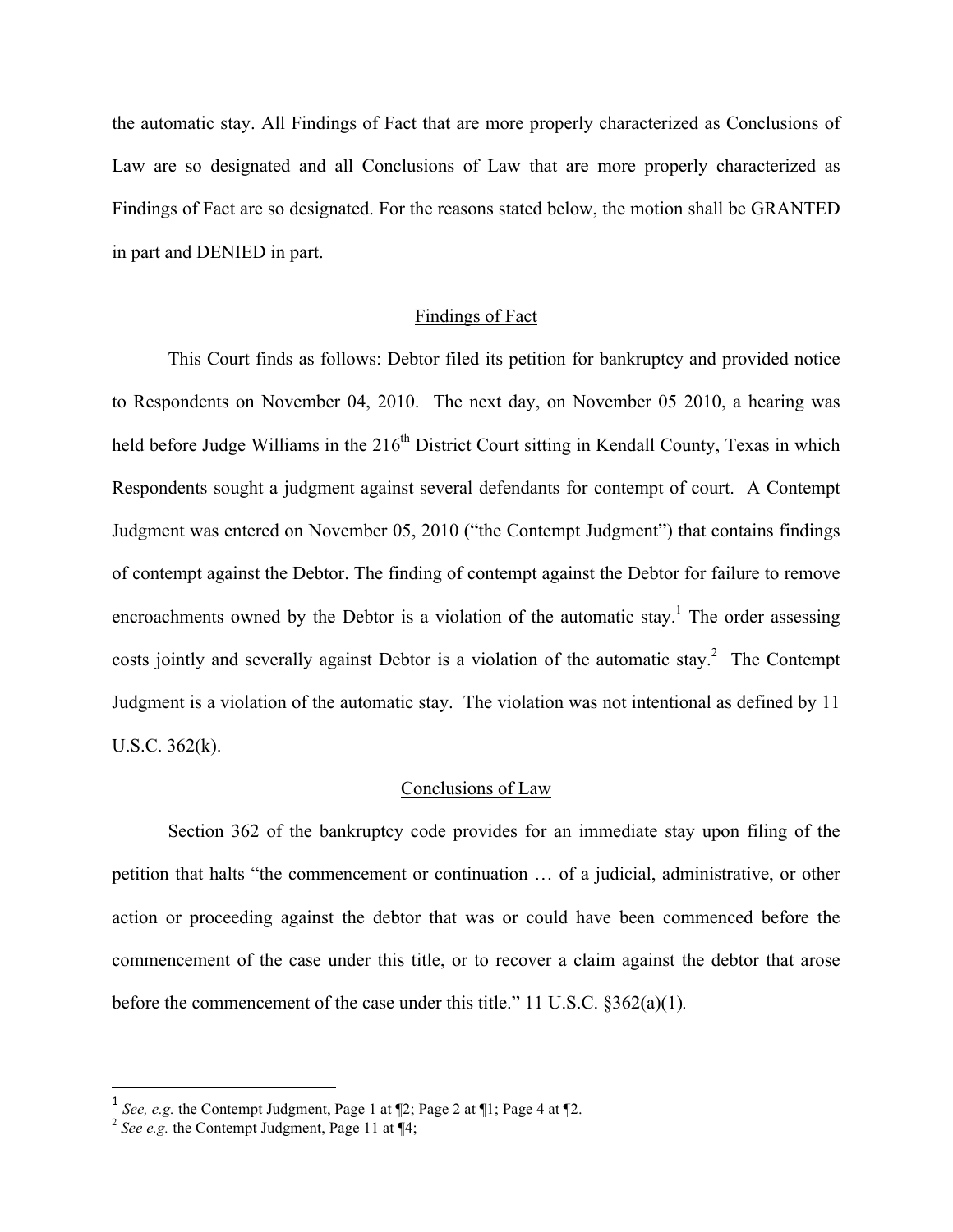Orders and judgments of a state court that violate the automatic stay are voidable. *Jones v. Garcia (In re Jones)*, 63 F.3d 411, 412 & n.3 (5th Cir. 1995). In order to secure the stay's protections, courts must display a certain rigor in reacting to violations of the automatic stay. *Soares v. Brockton Credit Union (In re Soares)*, 107 F.3d 969, 974 (1st Cir. 1997). As specified in the foregoing findings of fact, the actions and orders of the  $216<sup>th</sup>$  District Court that violate the automatic stay are held to be void *ab initio* and without force and effect. Under the supremacy clause in Article 6 of the United States Constitution, the orders and Contempt Judgment issued by the  $216<sup>th</sup>$  District Court on November 05, 2010 are preempted and are unenforceable against the Debtor in any state or federal proceeding by the principles of collateral estoppel and res judicata. The Respondents may not proceed against the Debtor in post-judgment actions arising from Cause No. 06-150 without leave of this Court while the automatic stay is in place.

The Court does not today reach or need to reach the question regarding pursuit of Cause No. 06-150 and the effect of the Contempt Judgment against third parties. IT IS THEREFORE ORDERED THAT DEBTOR'S MOTION FOR SANCTIONS IS DENIED AS TO THE REQUEST FOR MONETARY SANCTIONS UNDER §362(k) AND GRANTED IN ALL OTHER THINGS.

###

**Name and Contact information for legal counsel preparing the foregoing order is as follows:**

Todd Prins SBN 16330400 taprins@prinslaw.com PRINS LAW FIRM 4940 Broadway, Suite 108 San Antonio, Texas 78209 (210) 820–0833 (210) 820–0929 (fax)

## **Copies of the signed order should be sent to the following:**

· Steven Schulte, Main Plaza One, 820 Main St., Suite 100, Kerrville, TX 78028 · Timothy Patton, 11 Lynn Batts Lane, Suite 120, San Antonio, Texas 78218